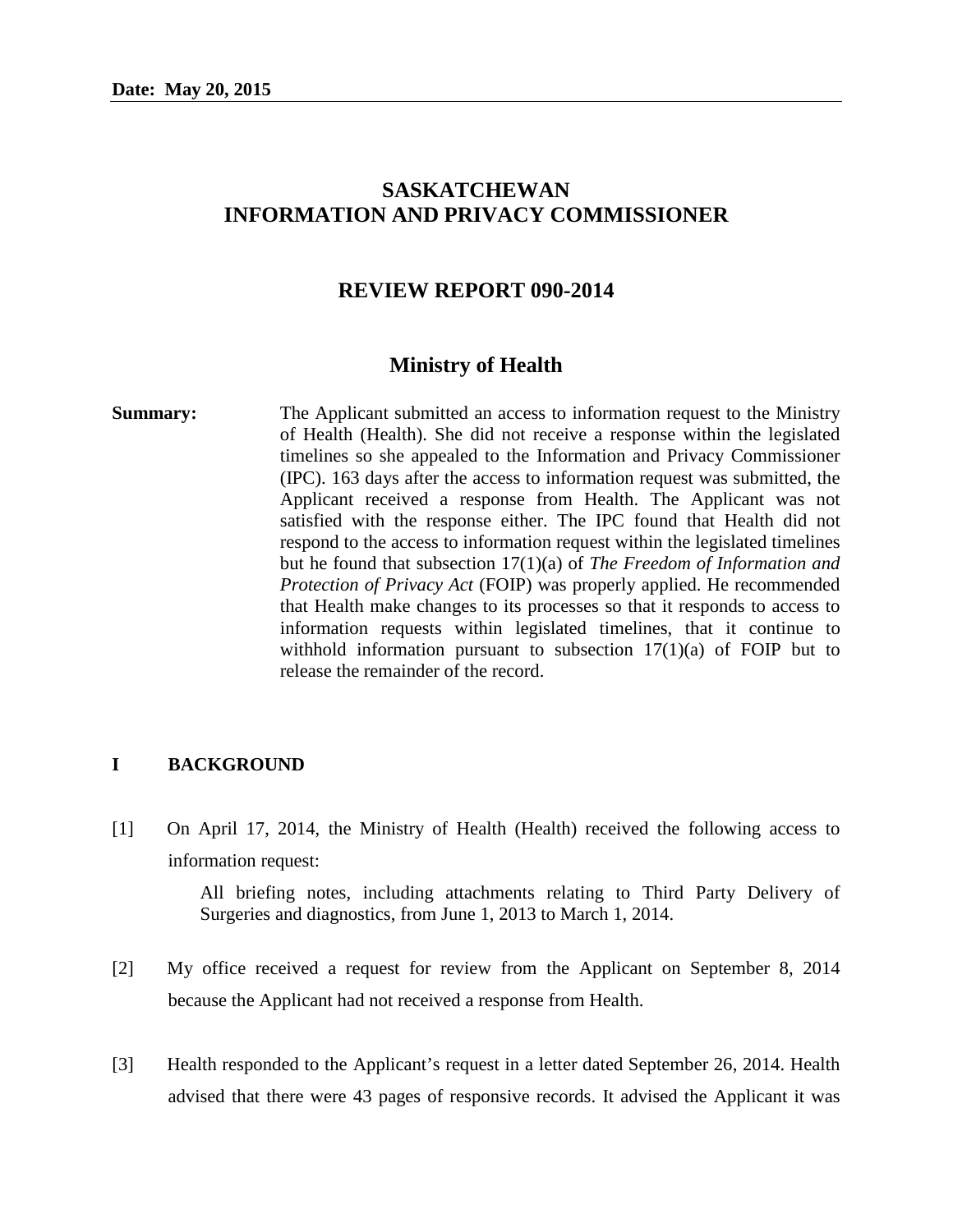withholding portions of the record pursuant to subsection  $17(1)(a)$ ,  $17(1)(c)$ ,  $17(3)$ , 18(1)(d), 19(1)(b), and 19(1)(c)(iii) of *The Freedom of Information and Protection of Privacy Act* (FOIP). Also, in its January 29, 2015 email, Health provided my office with its index of records that said it was relying on subsection 27(1) of *The Health Information Protection Act* (HIPA).

- [4] In an email dated October 14, 2014, the Applicant advised my office that she was dissatisfied with Health's response. My office notified Health of the review on November 21, 2014. The third parties, Regina Qu'Appelle Health Region and Saskatoon Health Region, were notified on March 5, 2015.
- [5] Neither third parties had objections to the portions of the records that were withheld pursuant to subsection 19(1) of FOIP to being released.
- [6] Health provided my office with a submission dated May 6, 2015 with arguments as to why subsection  $17(1)(a)$  of FOIP would be applicable. Based on a new index of records and the submission, Health is only relying on subsection  $17(1)(a)$  of FOIP to withhold portions of the records. It is not relying on any other of the subsections of FOIP it cited in its section 7 letter dated September 26, 2014.

# **II RECORDS AT ISSUE**

[7] The record is 29 pages. Within those 29 pages are six briefing notes.

#### **III DISCUSSION OF THE ISSUES**

#### **1. Did Health respond to the Applicant within the legislated timelines?**

[8] Subsection 7(2) of FOIP requires government institutions to respond to access to information requests within 30 days after the request is made. Subsection 7(2) provides:

> 7(2) The head shall give written notice to the applicant within 30 days after the application is made:…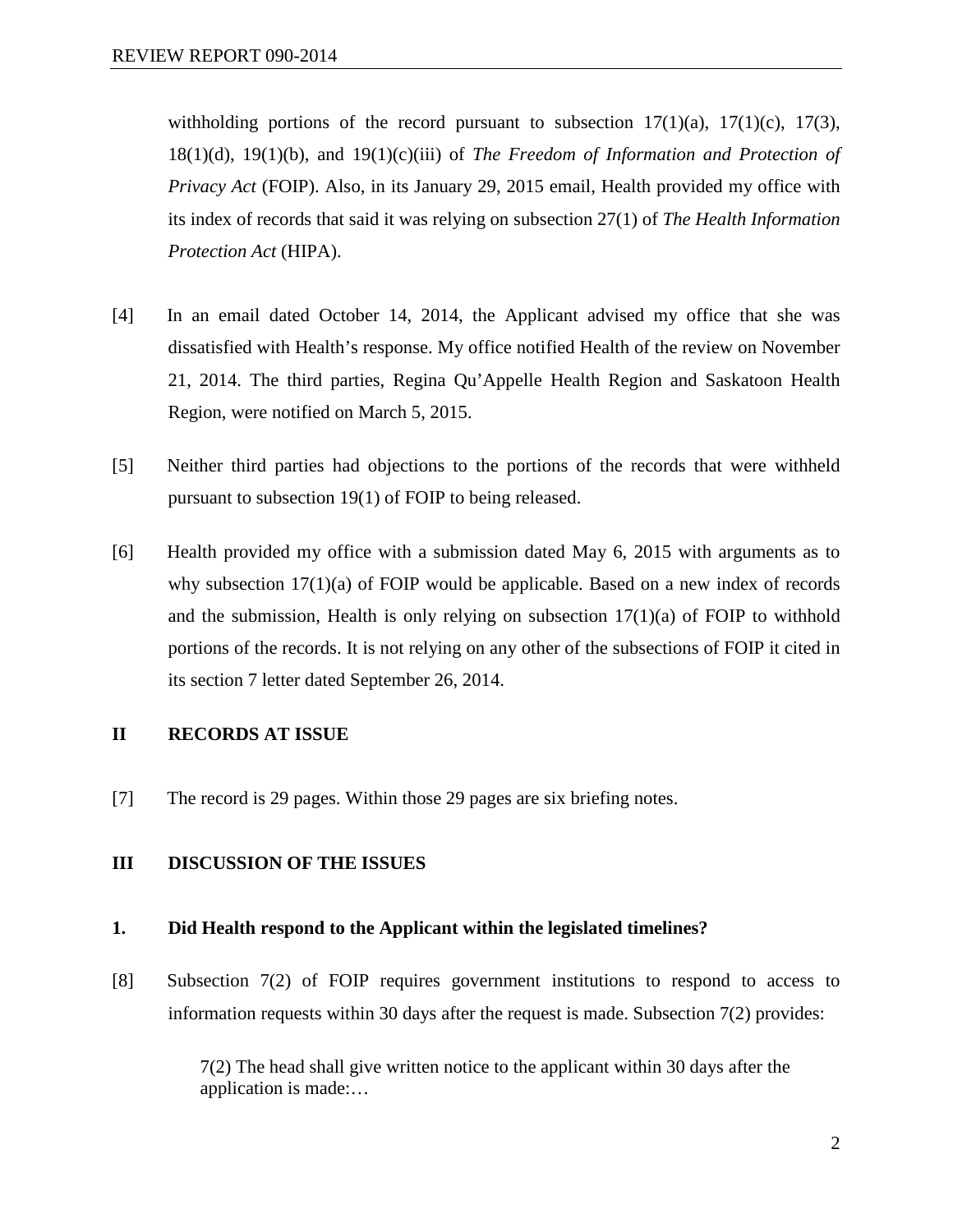- [9] Subsection 12(1) of FOIP enables government institutions to extend the 30 days for a reasonable period not exceeding 30 days.
- [10] It took 163 days for Health to provide a response to the Applicant. I find that Health did not respond to the Applicant within the legislated timelines.
- [11] In its Draft Review Report, my office recommended that Health make changes to its processes so that it can respond to access to information requests within legislated timelines. In its letter dated May 15, 2015, Health advised it will continue to take steps to improve its response times including holding an additional Kaizen event to examine and find solutions to improve the routing and approval of responses.

### **2. Does subsection 17(1)(a) of FOIP apply?**

- [12] In order for subsection 17(1)(a) of FOIP to apply, the following three part test must be met:
	- a. Does the information qualify as advice, proposals, recommendations, analyses or policy options?
	- b. The advice, recommendations, proposals, analyses and/or policy options must:
		- i. must be either sought, expected, or be part of the responsibility of the person who prepared the record; and
		- ii. be prepared for the purpose of doing something, for example, taking an action or making a decision; and
		- iii. involve or be intended for someone who can take or implement the action.
	- c. Was the advice, recommendations, analyses and/or policy options developed by or for a government institution or a member of the Executive Council?
- [13] Below, I will determine if this three part test is met.
	- a. Does the information qualify as advice, proposals, recommendations, analyses or policy options?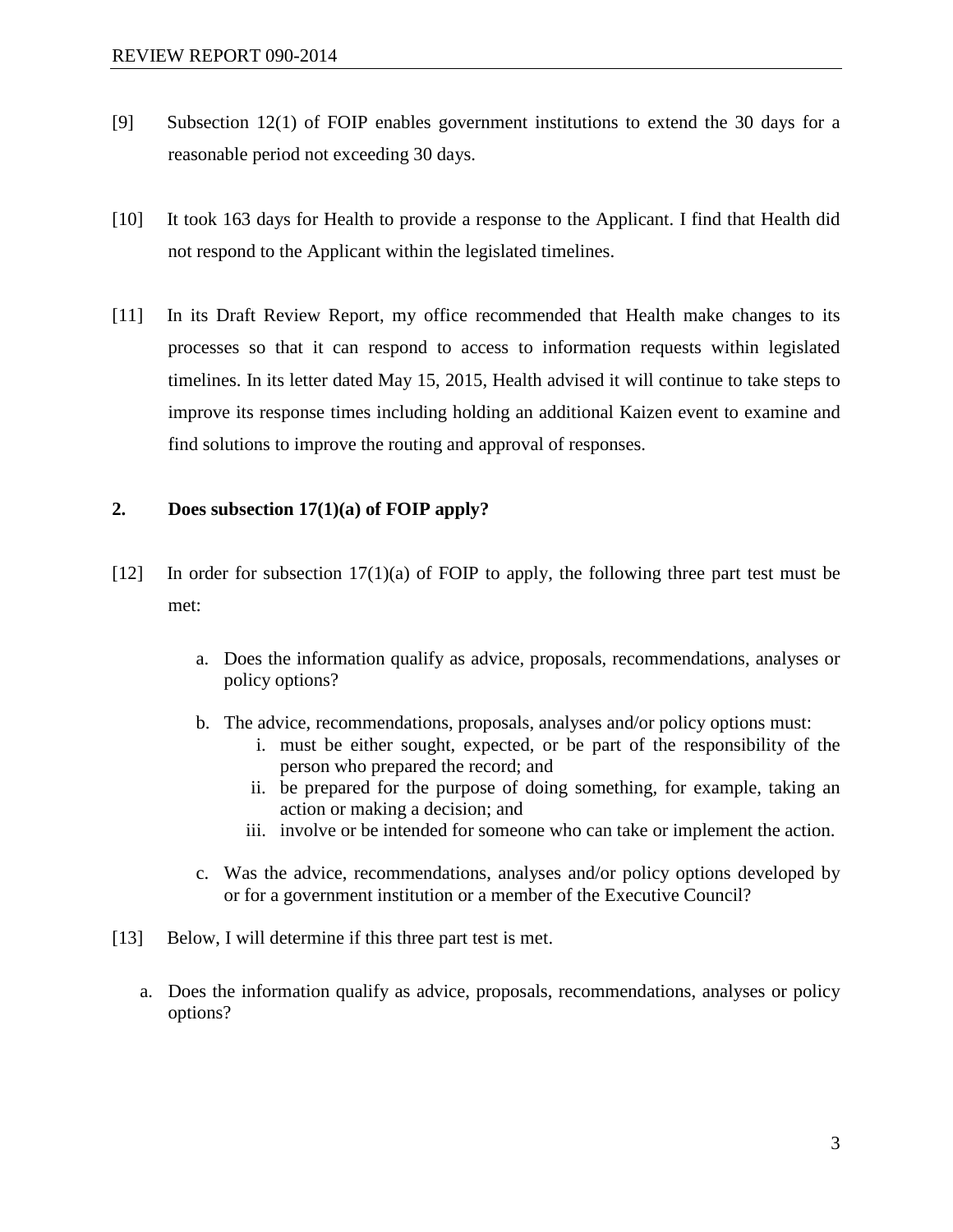[14] In its submission dated May 6, 2015, Health asserts that the withheld portions of the record qualify as advice, proposals, recommendations, analyses or policy options. My office has defined these terms as follows:

> *Advice* includes the analysis of a situation or issue that may require action and the presentation of options for future action, but not the presentation of facts. Advice has a broader meaning than recommendations.

> *Recommendations* relate to a suggested course of action as well as the rationale for a suggested course of action. Recommendations are generally more explicit and pointed than advice.

> *Proposals*, *analyses* and *policy options* are closely related to advice and recommendations and refer to the concise setting out of the advantages and disadvantages of particular courses of action.

- [15] There are portions of records that clearly qualify as recommendations and/or analyses based on the definitions above, such as the withheld portions on pages 7, 14, 25 and 29. Other withheld portions, when read on their own, may not initially appear to qualify as analysis. However, when read in the context of the briefing note, these portions may lead to inferences about the recommendations and/or analyses that appear on pages 7, 14, 25 and 29. Therefore, I am satisfied that the withheld portions qualify as recommendations and/or analyses based on the definitions above.
	- b. The advice, recommendations, proposals, analyses and/or policy options:
		- i. must be either sought, expected, or be part of the responsibility of the person who prepared the record; and
		- ii. be prepared for the purpose of doing something, for example, taking an action or making a decision; and
		- iii. involve or be intended for someone who can take or implement the action.
- [16] The withheld portions are embedded within six briefing notes. Health asserts that these briefing notes are for the purpose of providing advice, recommendations and proposals to senior government officials. I agree these briefing notes are for that purpose.
- [17] On some of the briefing notes, the names of the employees who prepared the briefing notes appear at the end. However, on the face of the record, it is not immediately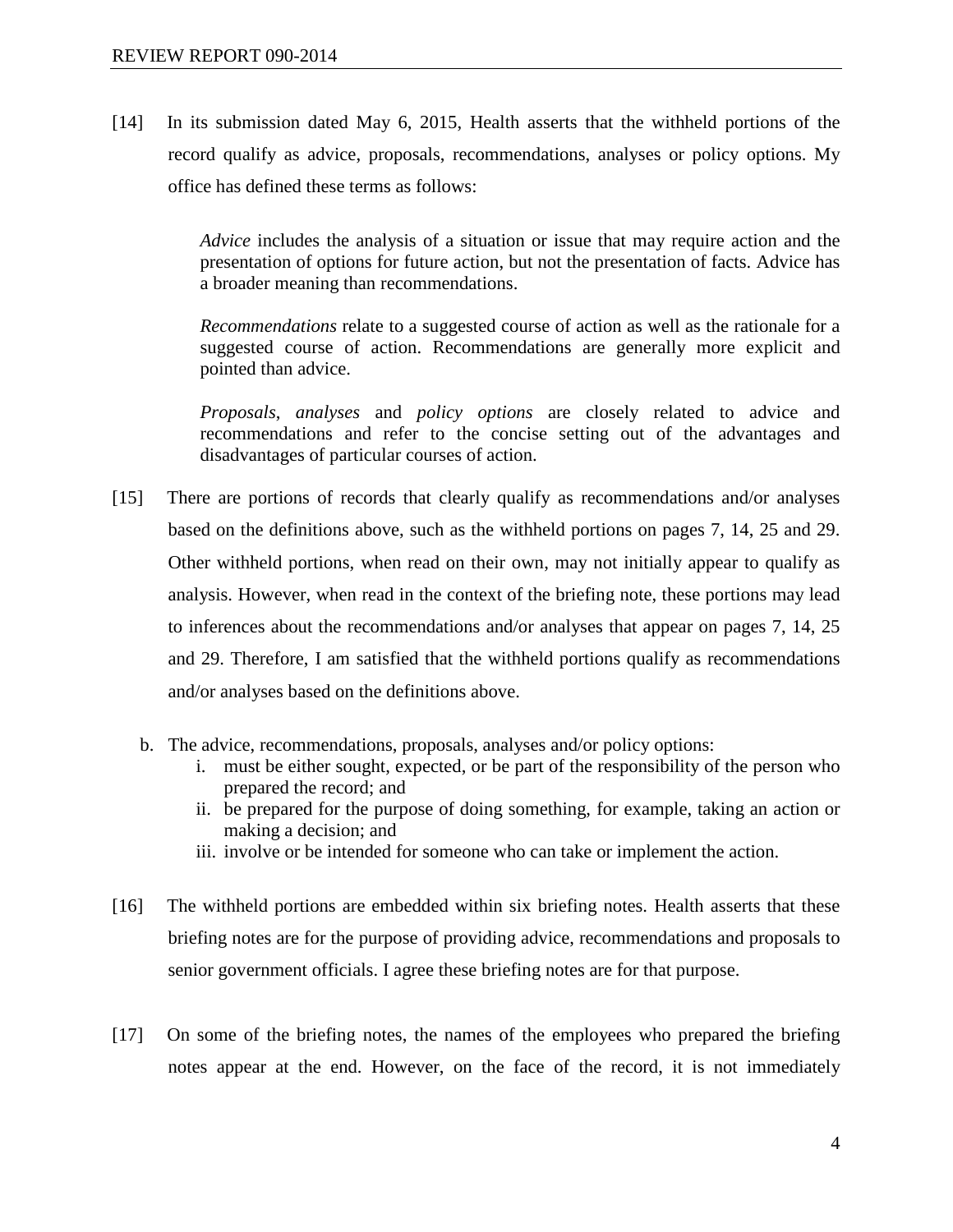apparent who the briefing note is for. Health's submission dated May 6, 2015, and its Index of Records, assert that the briefing notes were for senior officials within Health.

- [18] When I consider the format of these records, along with Health's submission and Index of Records, I find that the second part of the three part test is met.
	- c. Was the advice, recommendations, analyses and/or policy options developed by or for a government institution or a member of the Executive Council?
- [19] Based on the comments above, I find that the recommendations and/or analyses were developed by or for the Ministry of Health.
- [20] I find that the three part test is met and that subsection  $17(1)(a)$  of FOIP applies to the withheld portions of the record.
- [21] In its Draft Review Report, my office recommended that Health withhold the portions of the record to which it is applying subsection  $17(1)(a)$  of FOIP but to release the remainder of the record. In a letter dated May 15, 2015, Health advised that it would comply with the recommendation.

# **IV FINDINGS**

- [22] I find that Health did not respond within the legislated timelines.
- [23] I find that subsection 17(1)(a) of FOIP applies to the withheld portions of the record.